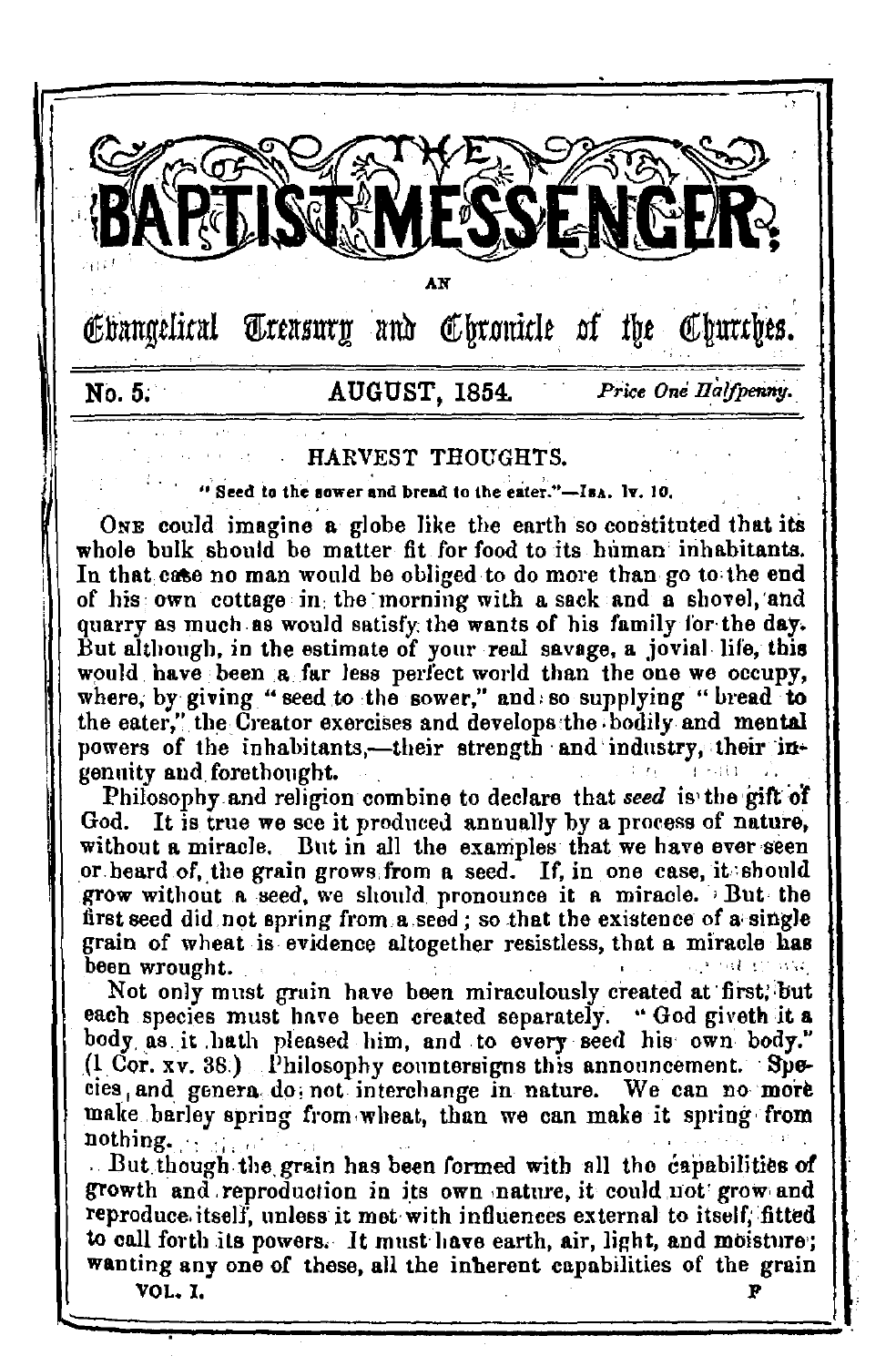would go for nothing. It would never grow. The grain is wonderfully prepared by its internal structure for sending forth a bud, and that bud charged with the germs of new grain an hundred-fold. Yet these would lie dormant as a stone unless the earth were moistened with rain. Wheat has Jain beyond reach of air and moisture, in Egyptian tombs, without germinating, probably *two* thousand years; and as soon as it was committed to the humid earth, it sprang and reproduced itself, as if unconscious of its long slumber. internal structure and the external appliances are both necessary alike to reproduction, and God provides both in fitting time and measure.

Thus food is the gift of God, but it is also the produce of man's labour. He does not give a continent of food to human animals; he gives seed to the sower, and according to the sowing, so shall the eating be scanty or plenteous. The whole arrangement of nature is like a huge piece of machinery, that would go round, in exquisite harmony indeed, but with an empty clank, and producing nothing, unless men stood before it to feed it. The Creator's preparations would not feed men, without men's foresight and labour. This is no defect in providential arrangements: it is their perfection.<br>"Man literally sows that he may eat, and eats-that he may sow. By

his labour and care from spring to harvest, he is enabled to eat in plenty during the succeeding year: and in the strength of this food ho goes on during the many days of labonr and watchfulness neces- sary for bringing the next harvest to perfection. ·

All the main features of this process have their counterpart in the kingdom of grace. There, also, we have both God's gift and man's labour.

The seed is the *word*. That word is God's gift. Men could not make a Gospel, any more than they could create a grain of wheat.<br>In both departments the permanence is secured by a process of sow- $\cdot$  ing and reproduction in which the hand of man must be; but in the .Qrigin of both God acts alone. He had no creature' in his counsel when he gave to the seed of grain and the seed of the word "a body as it pleased him."

, The administration by the Spirit for giving effect to the word of grace, is also all His own. As the rain cometh. down, so the word is accompanied by the ministration of the Spirit to make it effectual. -Grain, after it is created by God and sown by man, is not mote entirely dependent for growth on rain from heaven, than is the word preached on the ministry of the Spirit. It is the Spirit that quick-•·eneth. Like floods on the dry ground is that Spirit poured out. ;God had the power in his own hand when he first gave the Gospel, :and he keeps the power in his own hand still, even after the seed is committed to earthen vessels; for the seed will never and nowhere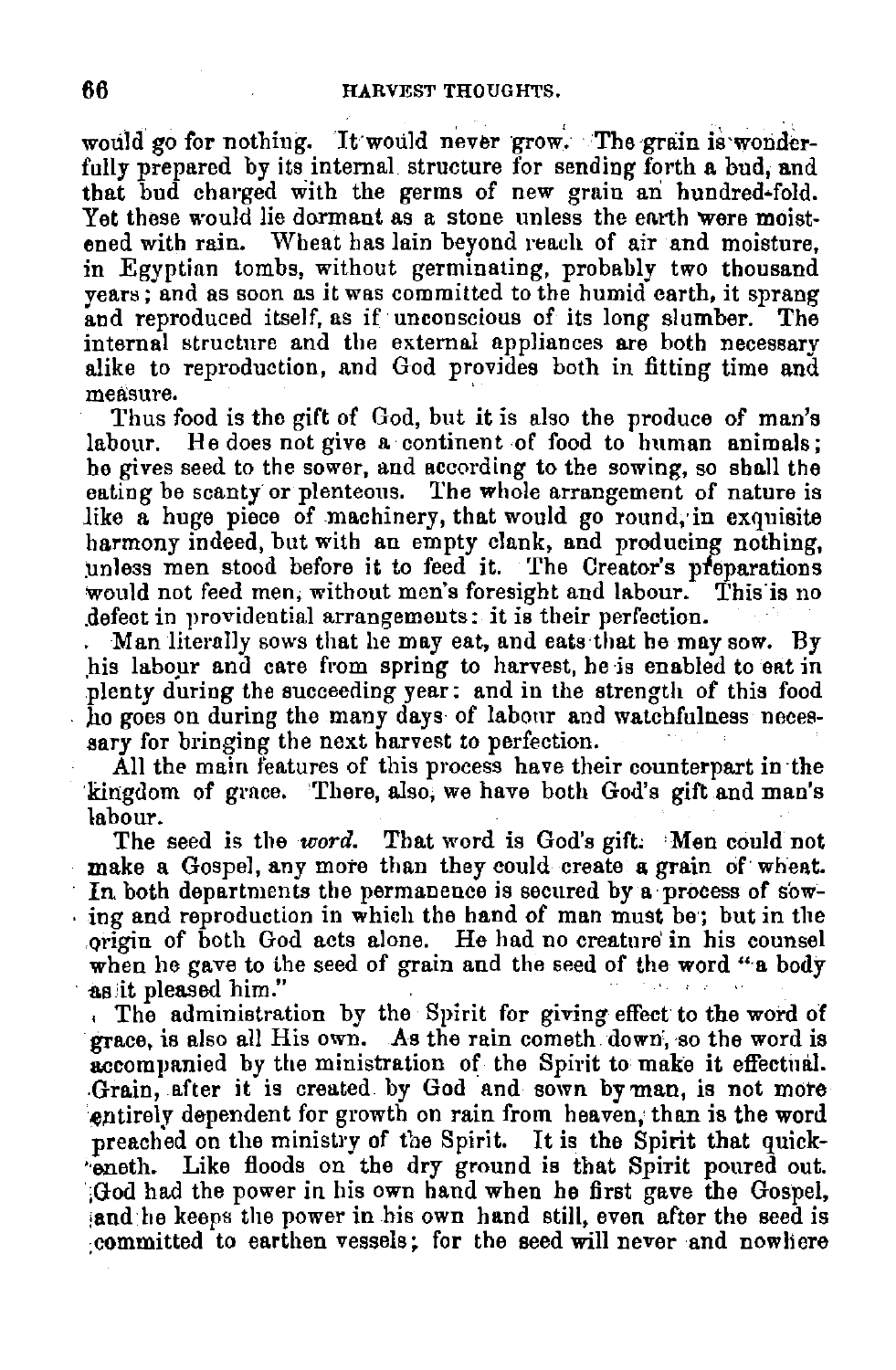spring until it get those showers of blessing which he only can give, and which be has specifically promised to bestow at the request of his people.

But man has a part in the administration of the Gospel-a part given to him by God. It is like the part assigned to him in the processes of nature. Here, too, man must sow·and eat: eat and sow.

He must *sow.* \Ve have gotten tbe Gospel through the sowing of those who went before us. The seed of it has not been created in our days. God has giveu no new word to men for many generations. The law has not been spoken from out the mist on our mountaintops. The man Christ Jesus did not go out and in among our vil~ lages in the days of our youth teaching the kingdom of heaven., The Gospel. was sent to another part of the earth; and thence it was brought to this land many ages before we were born. It was faith· fully sown by our forefathers. They often sowed in tears, and it is because of their sowing that we now reap in joy.

In some countries where the Gospel was early planted, and where it flourished long, there is now an entire desolation. If there 'is **a**  breach in the sowing of one generation, the generation following perish for want of food; and this whether the cessation be due to violence from without, or indolence within. If the fathers do not sow, from whatever cause, the children cannot eat. Physically and morally each generation of mankind is dependent on the generation preceding. This is the constitution of the universe: this is the will of God. It is foolish to forget or deny it. Each generation of mankind is like a link in a hanging chain. It hangs on the link above it, and bears up the links below. If the one above it give way, itself and its successors fall.

Why should men stumble so much at the doctrine of the Fall 'in Adam? It is no new or strange thing. That sin should come into the world by one man, and that we are all made sinners, and so sufferers, by the fall of one who died long before we were born,—this is the doctrine which in revelation becomes a stumbling-block to men.<br>It may be too deep to be thoroughly explained; but it is too common to be capable of denial: we are surrounded by the same thing in providence every day.

, In Asia Minor, where John poured forth the love of Jesus, and where generations of disciples fed upon the truth, the children are now taught and trained to believe in Mahomet, because many hundred years ago there was a breach in the sowing of the seed... It would be ,as vain to deny the doctrine as to kick against the ,fact,. It may be too deep for us, but there it is. Contact with these facts and these doctrines is not fitted to gratify our pride. May it increase our humility. What we enjoy we did not make. We have it by God's gift at first, and through the faithfulness of our forefathers.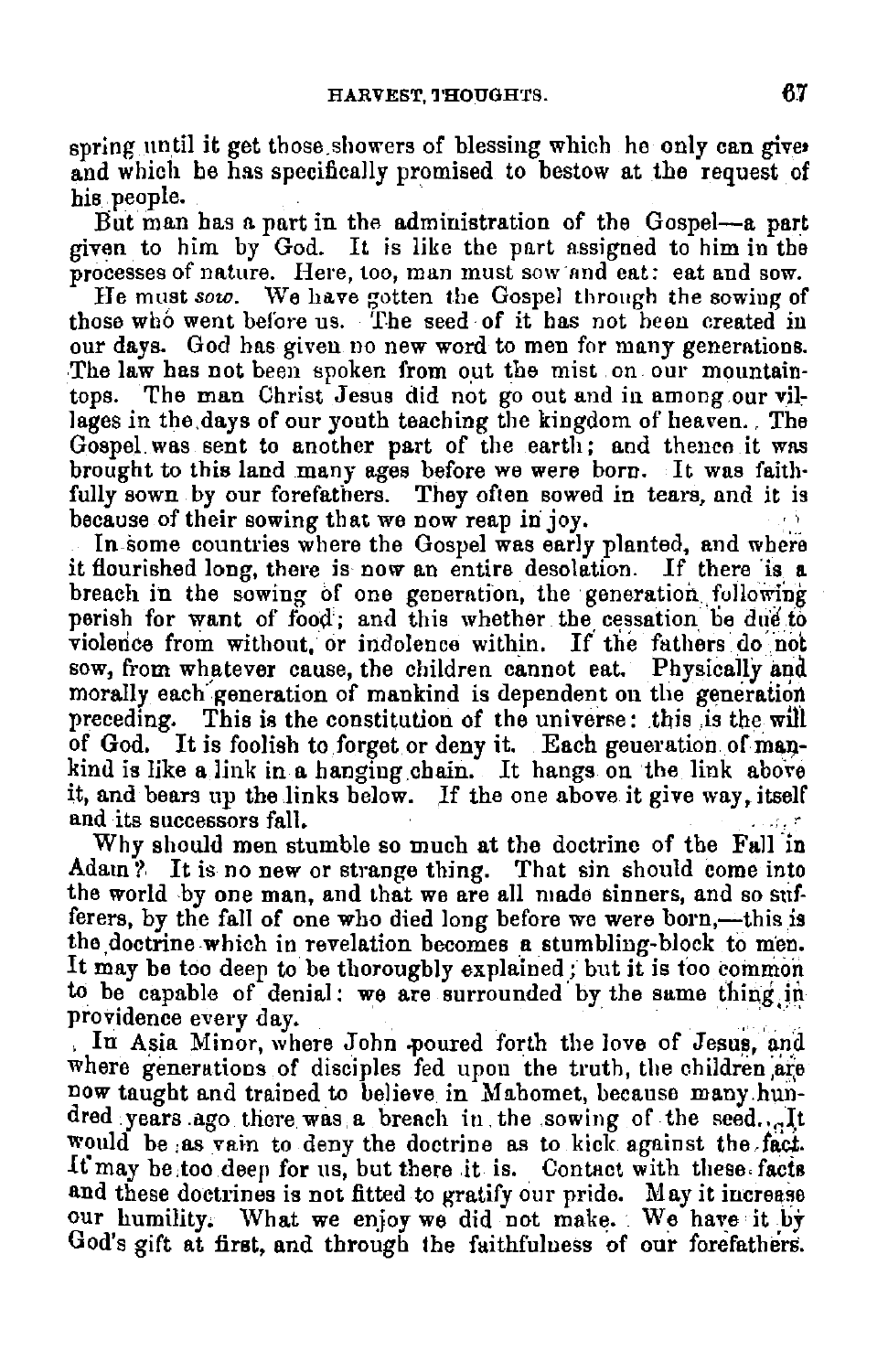Let us not be high-minded, but fear. Let us *sow* the good seed for our children's sake-for the world's sake. Let us sow the word that it may spread over all the world, and go down to latest generations. Let us sow it that our children's children may call us blessed.  $W$ . A.

## LIVING TO CHRIST.

## " For to me to live is Christ."-PHIL. L 21.

have some sufficient end in living. [stowed; not to live for a phantom, but<br>And this has moved much controversy. [for something real: not to live for And this has moved much controversy. for something real; not to live for What is the object to which an im-What is the object to which an im- something insufficient or subordinate; mortal nature may devote itself most but for a high and glorious end; not mortal nature may devote itself most but for a high and glorious end; not worthily? Which is the highest good? to live for something alien or irreleworthily? Which is the highest good? to live for something alien or irrele-<br>And some have answered, TRUTH, vant, but for an object which claims And some have answered, TRUTH. vant, but for an object which claims They have consecrated their days and and can requite your service. Live to They have consecrated their days and  $\vert$  and can requite your service. Live to highest nights to learning, and have lived and Christ, and then you live to highest nights to learning, and have lived and Christ, and then you live to highest<br>laboured for the True. And others purpose. Live to Christ, and then laboured for the True. And others purpose. Live to Christ, and then have maintained, that the very crown you live to him who loved you, and have maintained, that the very crown you live to him who loved you, and of excellence is  $BEACT$ ; and in paint- gave himself for you. Live to Christ ing, or verse, or music, they have and then you have a patron, beneath yearned and struggled towards their whose smile you may dive into the yearned and struggled towards their whose smile you may dive into the fair and ever-soaring Ideal. And others, deepest truth, and soar into the highest averring that GOODNESS is the truest beauty. Live to Christ, and then you joy---that moral rectitude is the top- have an Almighty Friend, into whose most apex and converging goal to arms you may consign your worldly most apex and converging goal to arms you may consign your worldly which all intelligence should tend and calling and your dearest friends: and. travel—they have resolved to spend after he has " put his bands upon them and be spent for this, and have lived and blessed them." may receive them **and** died the devotees of Virtue. But back, no longer stolen joys, but hal-· if you, my friends, understand the Gos- $\vert$  lowed loans, and mercies bright with a pel, you have found the true philoso- Redeemer's benison. Live to Christ, phy; if you know Christ you have and then your soul is joined to that learned the surveys represent that  $\frac{1}{2}$ learned the SUPREME FELICITY. In the fountain of unfailing strength, which aloha and omen a-in the all-inclusive gives at once the zest and nower of alpha and omega-in the all-inclusive excellence-in Immanuel, you possess goodness. If you would serve your at once the good, the true, the beanti- lamily, your country, your friends, ful; the good, for he is the Holy One live to Jesus Christ. If you would of  $God:$  the true, for he is the Amen have your existence raised to its high- $\rightarrow$ the truth-speaking and truth-em- est level, and your faculties drawn bodying I Am; the beautiful, for--{forth to their fullest exercise, with you himself the perfection of beauty--to let it "to live" be "Christ." And if himself the perfection of beanty--to let it " to live" be " Christ." And if one vision of his infinite mind his  $Om_z$  you would begin betimes that devout one vision of his infinite mind his Omnjpotence said, "Let it be," and in and benignant life, which Heaven prothis fair universe you behold the re- longs and perfects, learn from Jesus sult. Yes, it is a blessed thing to have how to live.

In order to be truly happy, we must a life right directed and worthily be-<br>have some sufficient end in living istowed; not to live for a phantom, but gave himself for you. Live to Christ deepest truth, and soar into the highest calling and your dearest friends; and, and blessed them," may receive them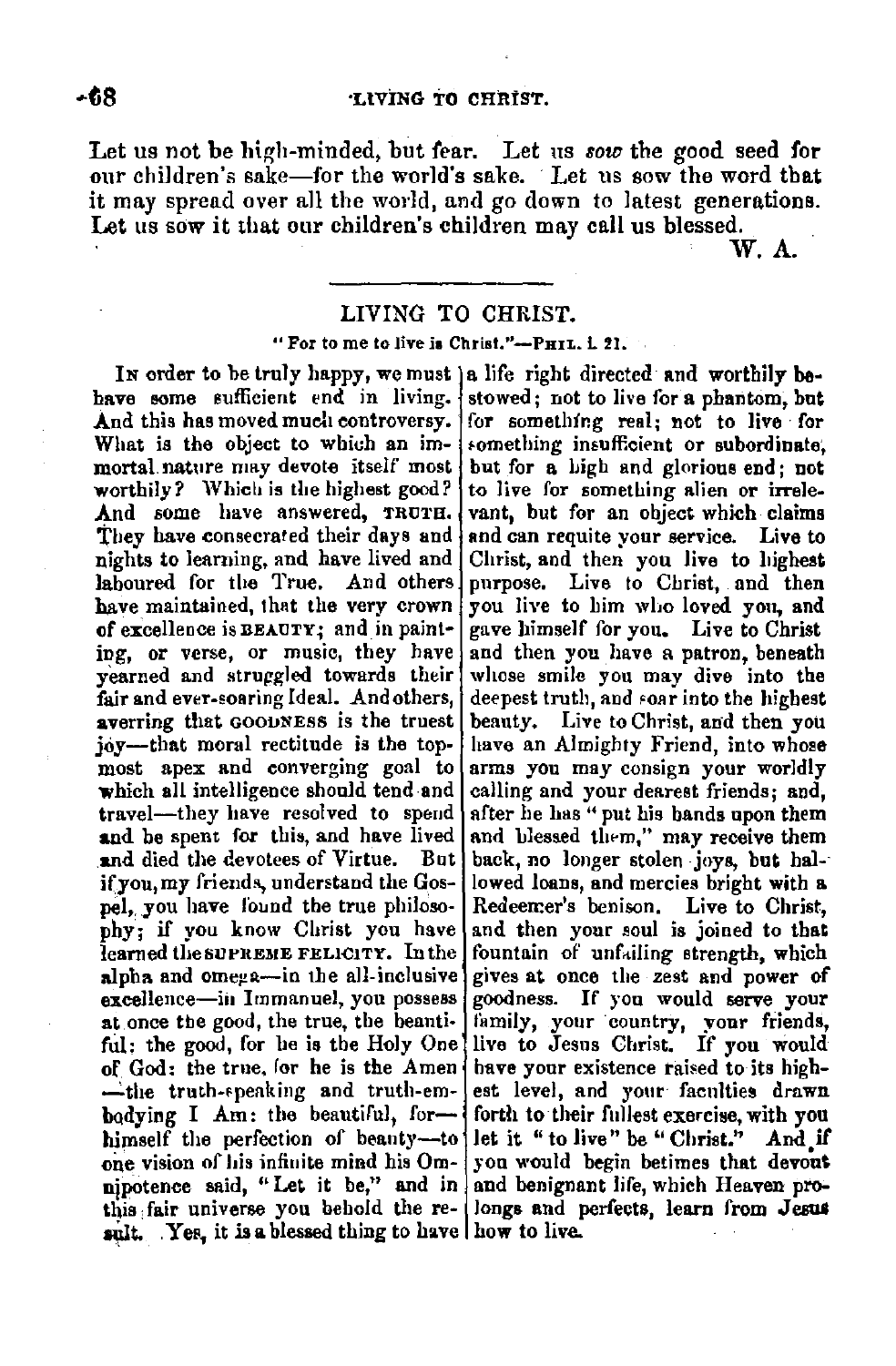## GLAD TIDINGS.

## " Grace and truth came by Jesus Christ."-John I. 17.

**THAT which in this paper I am most rather have said good news.** Don't anxious to show, is the kind tone in you see he makes you welcome home anxious to show, is the kind tone in you see he makes you welcome home  $\frac{1}{2}$  which the Saviour speaks to sinners, again? and in order that you may which the Saviour speaks to sinners, again? and in order that you may<br>and the boons which, in the Bible, he settle your accounts, and return in and the boons which, in the Bible, he settle your accounts, and return in transmits to us. Judging by some peace and comfort, he has appended sermons and tracts, you might fancy that the Bible is a severe and angry book, or, at the very best, that it is a book of good advices. This is a mistake.. The Bible has many a solemn reproofs and good ad vice. They **miss:**  passage, and it abonnds in good ad- the main thing there. The Gospel **is**  vices; but we miss the very best of it if we think that this is all. I shall if.we ,think that this is all. I shall 'Love, and announces to every reader suppose, that a young man has left his that the door of the Father's house is house is a house if the may land<sub>,<sup>1</sup></sub> He came to this great London, and in a little while falls in with its and in a little while falls in with its his God. And as we have all incurred worst ways. In the theatre and the  $|a|$  debt to Divine justice, which tea-garden and the tavern-parlour he throughout eternity we never could<sup>1</sup> spends all his money, and gets deep in pay; and as it needs a righteousness' ·debt; and then he turns ill, and is to recommend us to the favour· **of·a·•**  taken to the hospital. And when there  $\vert$  holy God-in every. Bible there is enhe begins to bethink him of his foolish- $\lceil \text{closed a draft on the Saviour's metric,} \rceil$ ness: " I wish I once were well again. to which the sinner has only to sign I wish I once were home again. But his believing name, and the great sal-'tis no use wishing. I know that my vation he realizes as his own. By  $ex^2$ father's door is shut. They would hibiting the cross of Christ,—by dime up for debt. It would just be out ing a perfect righteousness to every' of the hospital into the gaol." And, awakened conscience, the Bible comes away under his pillow. And by and sing it. by a comrade comes in, and among  $And$ , reader, try to catch that tune. othet things the invalid tells him, Pray that God would this very night "And here is a letter of good advice by his own Spirit teach it to you: just come from my father,"-and that Fear not to believe too soon, nor to other runs his eye over it, " Good ad- rejoice in Christ Jesus too much. Let

peace and comfort, he has appended this draft for twenty pounds." Most people read the Bible carelessly, or with a guilty conscience for the interpreter, and they notice in it nothing but open, and that this very night he may<br>find a blessed home in the bosom of **a** debt to Divine justice, which pay; and as it needs a righteousness' not take me in. And if once I were recting to that precions blood which<sup>\*</sup> able to creep about, they would have cleanses from all  $\sin$ , and by present. And, awakened conscience, the Bible comes whilst bemoaning his misery, a letter a benefactor and a friend in need.<sup>1</sup> comes from his father, telling him that And when rightly understood, the an-<sup>1</sup> he has heard of his wretched plight. gelic anthem.—" Glory to God in the gelic anthem,-" Glory to God in the<sup>1</sup> and reminding him of the past, and all highest; on earth peace, good-will he had done for his wayward child- toward man,"-is the cheerful but; and glancing his eye over it, the sick stately tune to which the Gospel goes; youth crumbles it up, and crams it and to which in Heaven itself they

vice, did you say? I think you should the love of God your Saviour tide into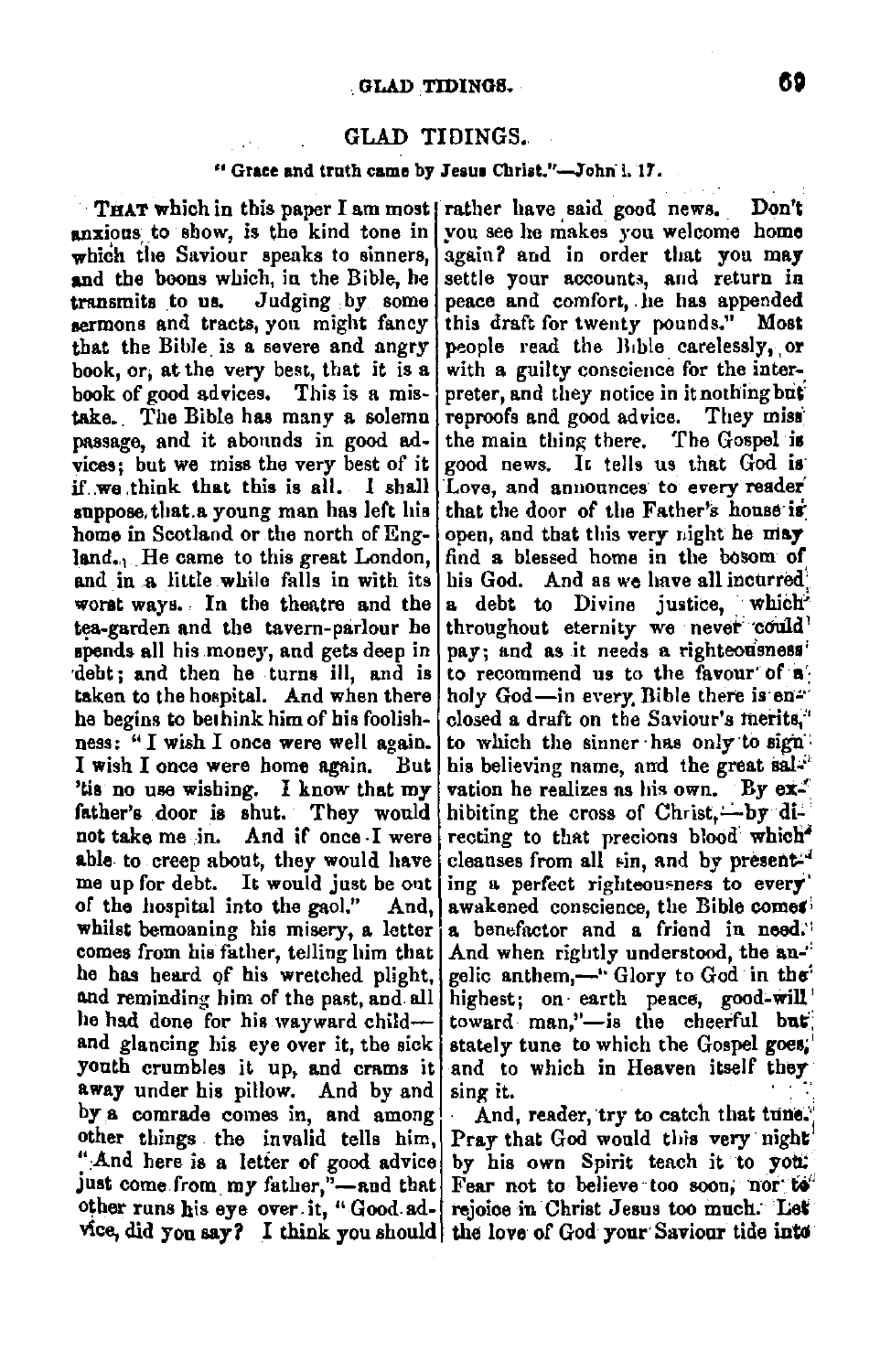feelings happy, so will it make your pleasures. And there,will be no fear of dispositions new. Peace and joy will your murmuring and cursing through keep you from some sins, gratitude and loyalty will preserve you from the loyalty will preserve you from the sternation your cowering family; for<br>rest. No cheerful glass will be needed the peace of God will make you pacific. rest. No cheerful glass will be needed the peace of God will make you pacific,<br>to raise your spirits then: for a soul and, scattering on every side kind exulting in the great salvation forgets looks and friendly feelings, you will its poverty, and remembers its misery come and go a sunshine in the shop. its poverty, and remembers its misery come and go a sunshine in' no more. No sinful lust nor forbid-• a fire-light in the home. den joy will enthral you then; for you

all your soul, and, as it makes your will have discovered deeper and purer feelings happy, so will it make your pleasures. And there will be no fear of your murmuring and cursing through your daily task, or filling with conand, scattering on every side' kind<br>looks and friendly feelings, you will

# WILLIAM CAREY.

• SEVENTY. years ago .a young eob~ bler might be seen wearily threading the cross-country roads near Northampton. Newly risen from **a** sickbed, he was trying to earn bread for himself and his wife by vending his hob-nailed wares to the ploughmen and shepherds. But there glowed in his bosom a fire which ague and poverty were, not able to quench, $-\sin$ immortal spark of Heaven's own kindling,-the love of knowledge and a longing to do good. In yonder lane he ,has set down his bagl'ul of shoes, whilst with glistening eye he examines some wonderful weed, or conveys into the crown of his hat some great flapping moth whose slumbers he has sur prised in the hedge-row. Aud now , that it **is** , evening he turns aside into some friendly cottage, and with · **a** .brother Calvinist · discusses some deep question in divinity, or propounds to him his visionary scheme of going to preach the Gospel to the Hindoos, till the household goes to bed; and then, over his Latin Rudiments, or a grammar of geography; the studious cobler burns out his hoarded eandleend. But time passed on, and the inquisitive lad, who used. to gather flowers and insects along the Nen, was the fellow of learned societies, and **a** 

high name among Eastern naturalists. Time passed- on; and the starving artisan, who learned his Latin from a borrowed grammar, was the chief of Oriental linguists, and enjoyed the rare renown ,of **a** •Sanserit professor. Time passed on, and the obscure Baptist teacher; who smuggled **a** clandestine entrance to Bengal, and was driven forth like .an outlaw, had become the guest of Governors-general, and one of the most influential resi-<br>dents in India. Time passed on, and Time passed on, and the Utopian evangelist, ·who set. out amidst the jeers of the worldly and the silence of the churches, saw the great peninsula studded with mission stations, whilst with' paternal pleasure his eye surveyed the, Bible in thirty Eastern versions,-all of them, more or less, the memorial of his matchless industrv. And to what did he owe it all ?. What was his peculiar genius? Which was his lucky star? We accept his own explanation, and we offer it to all who are pursuing.knowledge under difficulties:-" Whoever gives me credit for being, a plodder will describe me justly. Anything beyond that will be too much. I can plod. I can persevere: in any definite pur-. suit. And to this I owe everything."

In the same dommunity William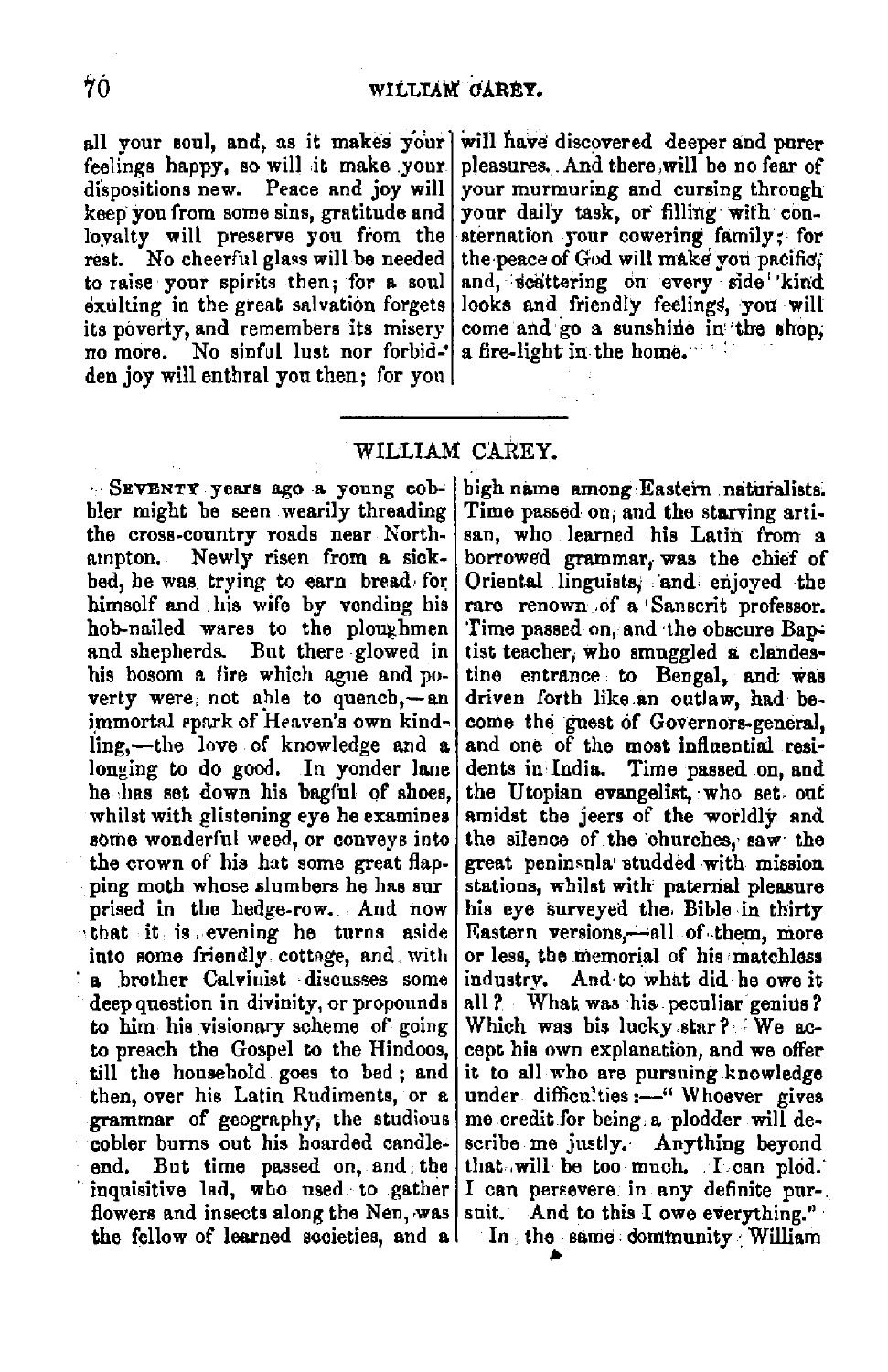Carev had a hundred coevals much terest in India, and a little interest in more brilliant than himself, and some of them quite as clever; and amidst fluent speakers and fast workers, it was mortifying to the poor shoemaker to feel his own contrasted slowness. But whilst a desultory acquaintance would dip into Hebrew, and then make a dash at Italian : whilst one would devote this summer to beetles, and the next to the Neptunian theory; and whilst many would take a little in- summit. $-Exclusion$ .

missions, it was reserved for the steady zeal and continuous application of a supreme absorbing purpose to do a service to Christianity which has seldom been equalled, and to confer a benefit on India which has never been surpassed. Nor is it the last time that the hares will be found sleeping at the foot of the mountain, whilst the plodding tortoise has already got to the

# TRIALS FOR THE TRUTH; HISTORIC SKETCHES OF BAPTIST NONCONFORMITY.

## CHAPTER XI.-A STRANGE LETTER.

Endicott had heard Bates employ whilst they were standing by the door of the store, was sufficient to confirm their previous suspicions of his sympathy with the Baptists, if not to convince them that he was fully converted to They informed Parson their views. Cotton, and the prominent members of the church, of what they had seen and heard. It soon became noised abroad that Bates was a Baptist. On the Sabbath, and on lecture days, when he attended meeting, especially when any allusions were made to the prevailing heresies, or when children were brought to be christened, many a furtive glance was cast towards his pew, to see what effect was produced upon him. If he closed his eyes, or turned away his head, or accidentally coughed, it was construed into strong evidence against him. It was not long before Strongfaith discovered the feelings and suspicions of the Puritans towards him. He saw that he was an object of particular observation; that a coolness was growing up in the minds of former friends towards him; that his custom was falling off; and that the brethren of the church did not meet, as formerly, for conversation

THE language which Pynchon and he was losing caste. This, however, did not deter him from prosecuting his inquiries upon the general subject, of bantism. Since his conversation with Chauncy, his mind had become much clearer upon the mode. He saw that by translating the word baptizo "immerse," in all the instances of baptism recorded in the New Testament, congruous and complete sense would be made; but if it were rendered "sprinkling," there was an incongruity. He frequently read those accounts, sometimes substituting one of these words, and sometimes the other. ""The Saviour was sprinkled in Jordan, and when \ he was sprinkled he came up straight. way out of the water.' I see no reason why he should have gone into the river for that purpose. 'John was sprinkling' in Enon, near to Salem, because there was much water there; and they came. and were sprinkled. Surely much water was not required for sprinkling; yet that is assigned as the reason for his, selecting that place. I know that others say that a place of much water was selected for the accommodation of the camels, mules, &c., which came with the multitudes, and would require much. water. But that explanation does not at his store. He plainly perceived that seem to me satisfactory. Again: 'We,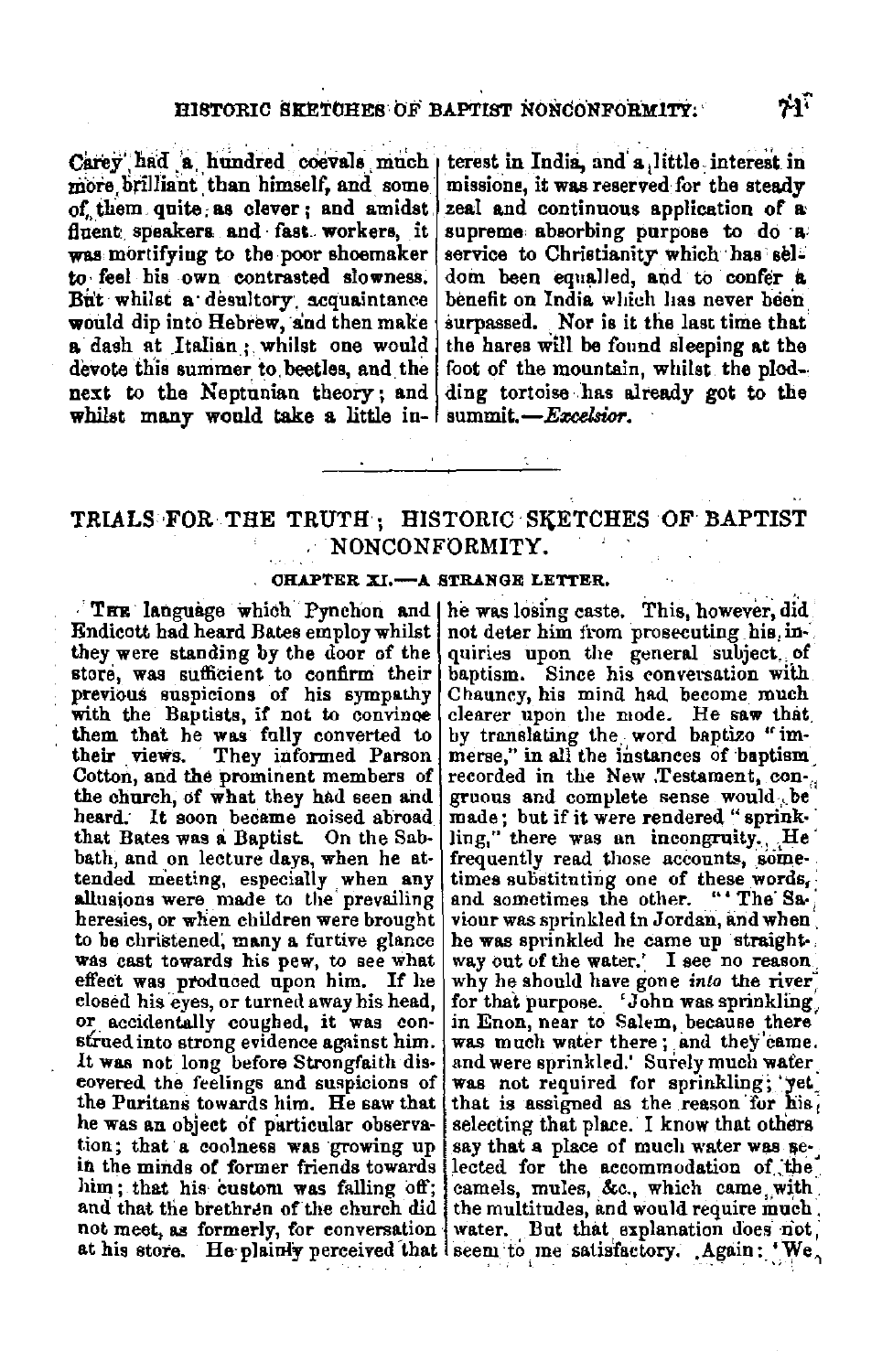**are** buried with Christ by sprinkling into his death.' There is no burial in **a** slight sprinkling. 'fhe language is incongruous. But if we read it, 'We **are buried with Christ by immersi** that is consistent. There is alway There is always a<br>rsion. It seems to burial in an immersion. me that immersion is the idea intended by the word baptism, and consequently that that was the mode adopted in primitive times." After a careful examination of all the arguments on both sides of the question, he. arrived at the conclusion that immersion was essen- tial lo Christian baptism. He then turned his attention to the appropriate subjects of the ordinance. Whilst pursuing his investigations upon this point, it fortunately happened that Ex-l'resident Dunster, who had retired to Seituate after his departure from Cambridge, visited Boston. Strongfaith, after much contrivance, finally obtained **a** private interview with him, and learned from him the reasons of his rejection of infant. baptism. Dunster was a clear and forcible reasoner. He could present a subject in a strong light. His conversations with others upon the ex• citing topic of infant baptism had so shaken their faith, and troubled their minds, that they attributed it to satanic influence. At a time when he refused to have his own infant baptized, and came out publicly, in a sermon," against the administration of baptism to any infant whatsoever," he was visited by Rev. Jonathan Mitchel, who was subsequently, if not at that very time, the Puritan minister at Cambridge. In**atead** of convincing IJnnster that he was in error, he came near being con• **Tinced** that he had embraced **a** false doctrine himself; for in his account of the results of this interview, Mitchel says, with a blending of simplicity and superstition, if not with a mingling of bigotry, "After I came from him. I found hurrying and pressing suggestions against pædo-baptism, and injected scruples and thoughts whether the other **way** might not be right, and infant baptism an invention of men, and whether I might with good conscience baptize ohildren, and the like. And these Mitchel's Life.

thoughts were darted in with some impression, and left a strange confusion and sickliness upon my spirit. Yet methought it was not hard to discern that*they were from the EviL ONK.* First, because they were rather injected, hurrying suggestions, than any deliberate thoughts, or bringing any light with<br>them. Secondly, because they were unreasonable, interrupting me in my study for the Sabbath, and putting my spirit into confusion, so as  $\overline{1}$  had much ado to do aught in my sermon.  $\overline{1}$ It was a check to my former self-confidence, and it made me fearful to go needlessly to Mr. D., for methought I found a venom and poison in his insinuations and discourses against pedobaptism. I resolved, also, on Mr. Hooker's principle, that I would have an argument *able lo remove a mountain* before I would recede from or appear against a truth or practice *received among the faitlt/'41."* •

It need excite no surprise that a man, whose powers of argument could produce effects upon an educated minister, which the latter attributed to satanic agency, should also have had considerable influence with Strongfaith. He presented such objections against the practice of infant baptism, that Bates found himself unable to reply to them. Not to render this account tedious to the reader, it must suffice to say in brief, that both Bates and Stephen embraced the Baptist views of the ordinance. Still they attended meetiug with the regular Congregational Church in Boston. Stephen, however, did not make a public profession of religion, though in other respects he lived an exemplary Christian life.

One Sabbath, when Parson Cotton·was administering what he called the **seal** of the covenant to one of the infants of the church, Strongfaith, to show his entire want of sympathy with the service. turned his back to the pulpit. He wished it to be understood that he had no faith in the authority or utility of the ordinance. He felt it to be his duty to bear,

<sup>\*</sup> This veritable letter Backus quotes from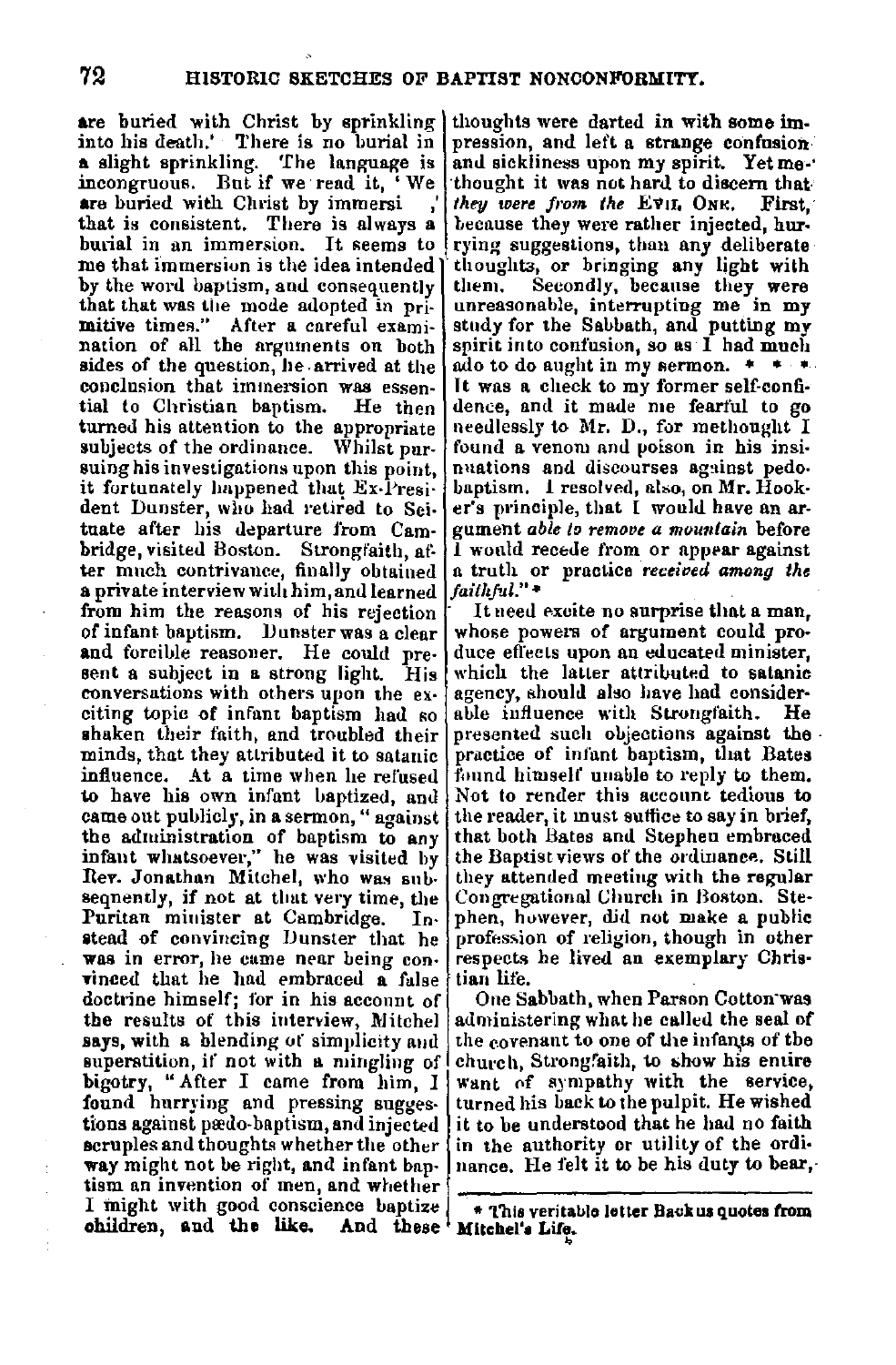in. some manner, his public testimony against what he now regarded as an unscriptural, human invention, and for this reason he resolved to turn his back her error." whenever the service might be performed. His conduct created great excitement in the congregation.

CHAPTER XII.-THEER STRANGERS.

ONE Saturday, in the month of July, three strangers, who had journeyed far, and were weary,-hungry, and thirsty, arrived at Boston.<br>"Well pleased am I." said one, whose

name was Clark, "that Christian people dwell here, although in some points they differ from. us.

"Yes," replied one of his companions, who wore a brown coat with long and<br>broad skirts, and great pockets opening on the outside, "yes, this is one of the cities of Zion, and yonder I see their sanctuary," at the same time pointing to the meeting-house.

"No doubt, then, brother Holmes, the people will remember the words of the Saviour about **a** cup of cold water given to **a** disciple, for I feel as if a draught at this time would be exceed· ingly refreshing."

I sympathize with you in that feeling, brother Crandall," said the first speaker, " and I never saw the force of that passage of Solomon as I do now-' As cold waters to **a** thirsty soul, so is good news from a far country.' It **seems to** me I never longed for **a** good drink as I do at this moment."

"With me," said .Holmes, " **it** is not **so** much thirst as hnng~n"

" Well, well, cheer. up,. brethren, for these Christian friends are donbtless given to hospitality, and will readily relieve our wants. And if not, we can go.to the tavern, and pay for meals and a lodging, though we abound not in filthy lucre."

They now reached a house standing by itself on, the outskirts of the town. As they approached it, they noticed that a woman closed the door, as if to signify that their approach **wa&** unwelcome.

" Perhaps," said Crandall, " she thinks

we are thieves, or pirates, and **that she,**  would not be safe in our company."

" A word of explanation will remove

They soon reached the house **and,**  knocked at the door; but no one opened, it. They knocked again, louder than.<br>at first.

at first.<br>"Ye had better go 'long," said the shrill, cracked voice of an old woman. on the in side.

"We are wayfaring strangers," said Mr. Clark," faint and hnngry, **who wish;**  merely to rest for a few moments, and *chain* some refreshments." obtain some refreshments."

"Ye must go then to the **magis-.**  trates," replied the shrill feminine-<br>
voice, "for I have no licence."<br>
"Licence! licence! What does she

mean by that?" 人名威

"We .are not acquainted with **your,**  magistrates," said Clark, speaking. through the door.  $\mathbb{R}^n$ 

" And we hope we never may be offici-. ally," added Crandall, in an undertone, which could be heard only by his companions, who smiled at the remark. '' And we know not what you mean **bya;.**  licence," continued Clark.  $\qquad \qquad \ldots \qquad \qquad$ 

The shrill, cracked voice now came:<br>from the window. It proved to be that. of the short, crooked-back, loquacious. Mrs. Strangger. Putting her head out, of the window, she said,- $\mathcal{L}$ 

" Why, la, didn't you know that the Gineral Court had passed a law that nobody should entertain strangers with• out a partickler licence from. two **ma!l**  gistrates?\* Gracious, I thought every. body knew that, for it has made talk'. enough. Why, no longer ago than yes: terday, one of our godly elders refused. to receive a trader, although he had; every reason to believe him a good man, jist because he had no licence, aud said; the laws must be obeyed."

"Well, can thee not furnish us **a little~**  bread and water?" ·• .. ,,rl

" If ye can make it appear that that **h is not entertaining strangers, I can,"** replied the prudent little lady.  $\cdots$ *• .uw* 

• **'81llibard'1, New ETig'a11d, p. 413, edl~! Lion of 1815.** Benedict's Hist., p. 371,  $\cdot$ .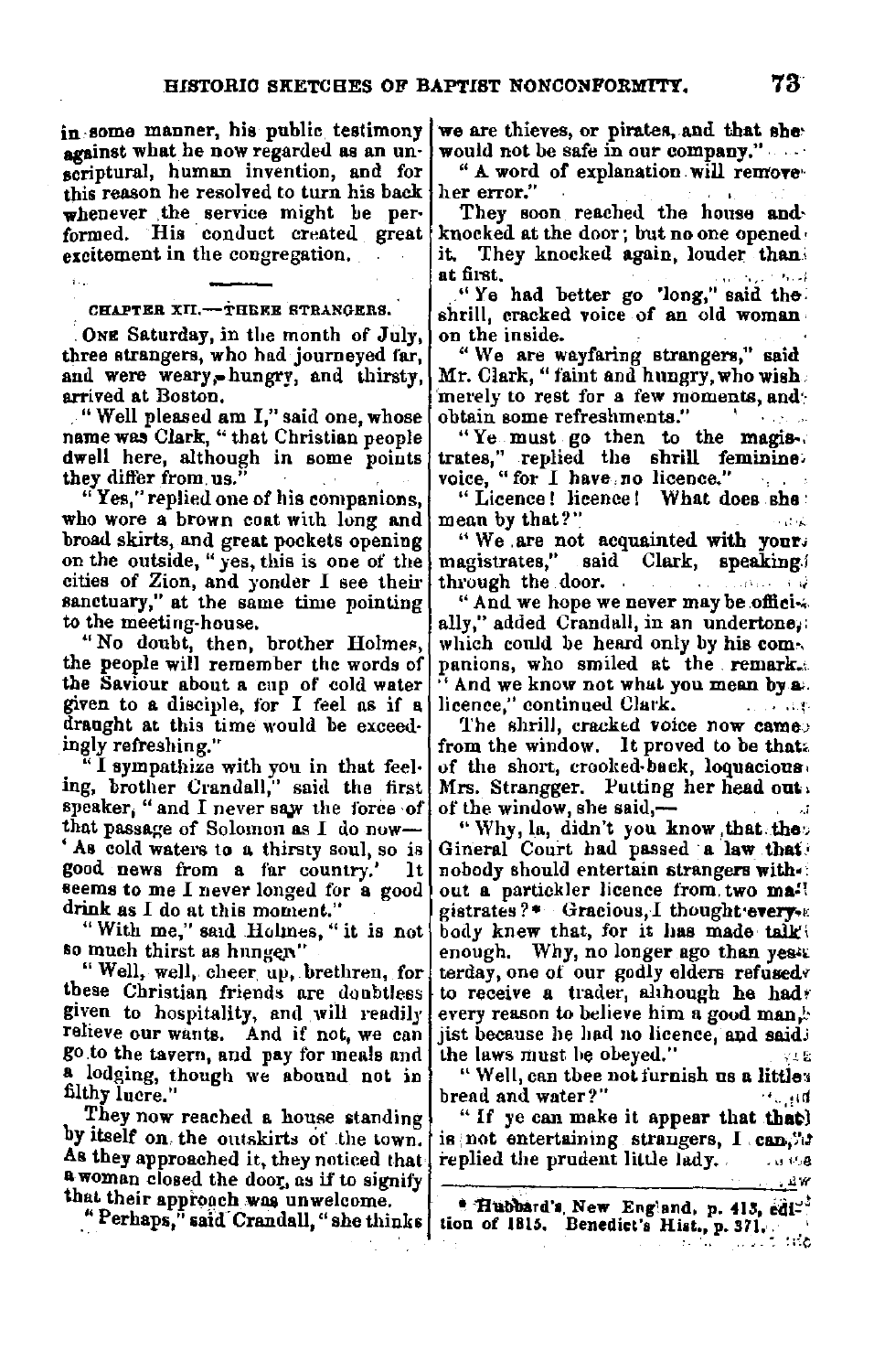about entertaining strangers unawares?"

•" I would do it, with pleasure, if I are so afraid of entertaining Anabap-<br>tists, Familists, and other heretics, unawares, that they have passed this law for our protection."

The three strangers looked at each other with a singular but significant expression of countenance.

"Go ye, and get a permit from the magistrates, and I will give ye the best<br>my poor house affords."

Mrs. Strangger would gladly have admitted them for the pleasure of having some one hear her talk, and for the opportunity which their visit would have afforded of picking up some new items which she could have converted into materials for gocsip. But she knew that she was already a *suspected person*, and she feared to increase these suspicions. Seeing, just at this moment, one of the colonists in the distance, coming along the road towards them,  $\frac{1}{2}$ she said to the strangers, in a hurried manner, and in tones indicative of fear,-

"If ye would not get a poor, lone  $\vert$  may, perhaps, help us."

"Do ye not remember what is said woman into trouble, ye had better go 'long. Here are witnesses at hand, and it might-go hard with tne if I let ye in' my house."

They felt the force of this appeal, and moved on.

"Strange place this," said Crandall, " where a stranger cannot have given him a crust of bread, nor a cup of water,<br>without the permission of two magistrates."  $\cdot$  " If the magistrates happen to be ab-

sent when strangers arrive; I suppose' they must fast, and sleep out dobrs until the magistrates return, and, in their great kindness, license some one to per-<br>form the first acts of hospitality."

"In our case," said Clark, "it is pro-<br>bable that no licence would 'be given. Jf that timid old woman assigned the' as an embargo upon such as we. No one could get a licence to 'entertain us without telling who and what we were; and to reveal that would be fatal to their application. They would be forbidden<br>to harbour us."

" Our prospects are not the most flattering. But here comes a person who

## FIRST RATES.

which stands more in need of master- more pains with themselves. If it has pieces than theology itself. We are not grown more earnest, the world has not sure but that the best Church his- grown more intolerant of phantoms tory, and the best commentary on the and vain shows. A gold-headed cane Bible have yet to be written; and who no longer makes a doctor, and even a will say that we might not have a lawyer must be something better than better tract. a better sermon, a more a dictionary of decisions. Nay, it better tract, a better sermon, a more a dictionary of decisions. Nay, it conclusive treatise on the Christian looks as if the world were beginning evidences, a simpler guide to the sav- to tire of commonplace, and there are ing knowledge of the Gospel, than any visible symptoms that it, longs for at this moment in existence  $?$  Or who something stronger and more sterling. will say that, by giving himself than correct mediocrity. Even with wholly to these things, a man might the help of a pocket Bible and a camnot become a teacher, a pastor, or an bric handkerchief, a string of texts evangelist, more complete and more will in some quarters hardly pass for successful than all his predecessors? **a** sermon; and if innovation and error

PERHAPS there is no profession well-wishers of their species must take. We are not grown more earnest, the world has The period has arrived when the are to be successfully met, their voice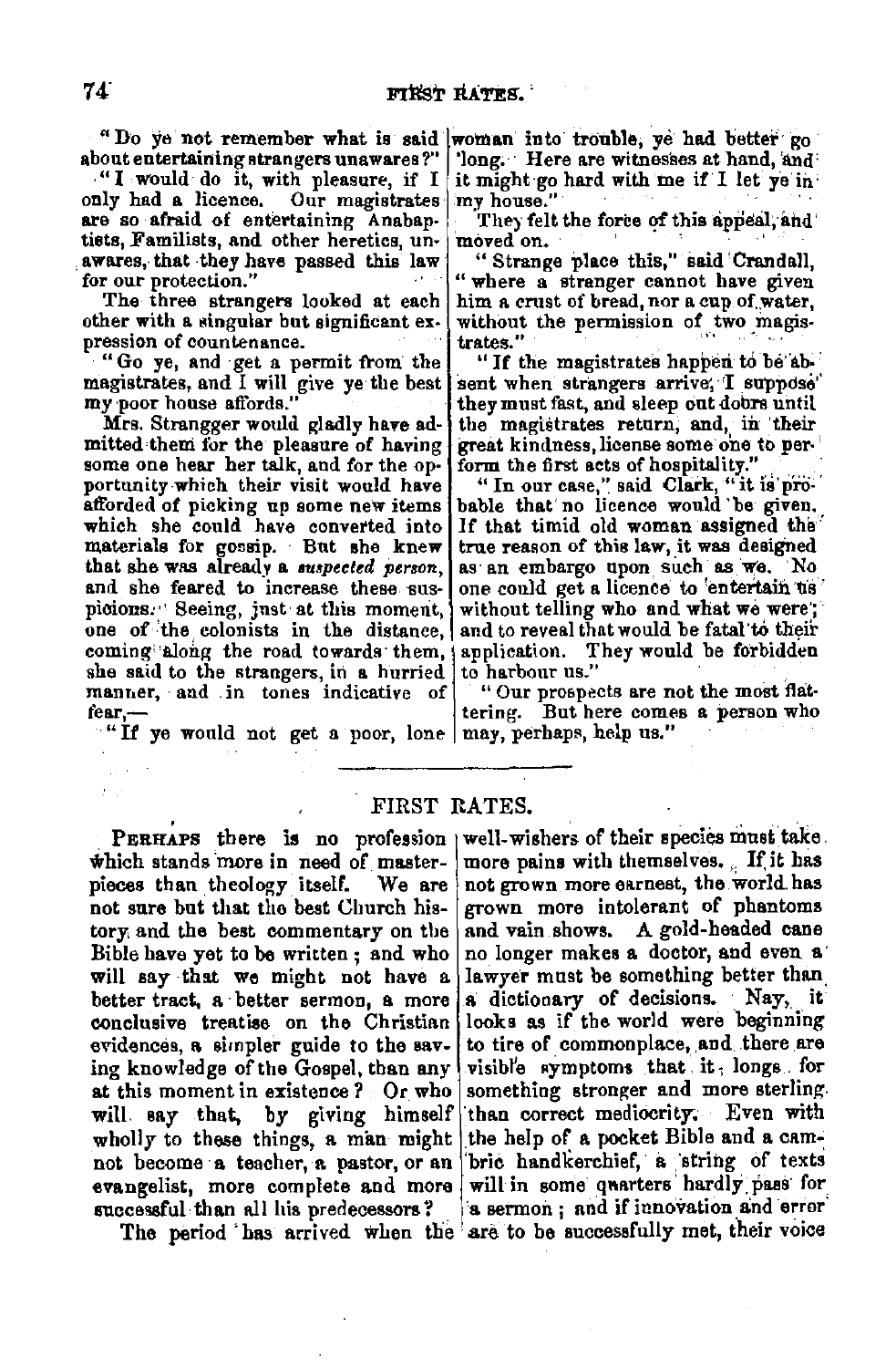will be drowned, not by old orthodox and unmistakeable of the Heavenechoes, but by the tones empyrean charged "sons of thunder."-Excelsion.

RARE EXOTICS.

THERE is a skilful Cultivator,\* who even in these cold climes has cherished and carried through some glorious specimens of beautiful and fragrant flowers, perfect only in that better land. With snowy petals, and drenching all around in contagious sweetness. blooms that lily of our valley, CHRIS-TIAN LOVE; and beside it, with ruby blossom, courting all the radiant firmament, holy Joy may be recognized. By its silken stem and subtle branchlets, hiding its florets from blustry weather in a pavilion of its own, PEACE may be identified: whilst, near it, LONG-SUFFERING strikes its bleeding fibres deeper, and with balm requites the hand that wounds it. Ав if from one source springing, GENTLE-NESS and KINDNESS twine together. whilst FAITH erect and Heaven-pointing, bears them each aloft. Scarce opening its modest eve, but bewraying its presence in the scented air. MEEK-NB8S nestles in the mossy turf: and TEMPERANCE reveals in its healthy hue the tonic hidden in its root. These flowers of Paradise are sent to grace the Christian and cheer his friends:

\* Gal. v. 22: John xv. 26.

and it matters not whether they adorn the pent-up attic or the rural mansion -the spiritual mind is their true conservatory. Man's first home was a garden, and the race seems to inherit the love of those gentle shapes and glorious tints which were his silent comrades in Eden; and wandering through the sultry streets on days like these, it moves a pensive smile to see in many a window the dusty shrub or the empty flower-pot,—a memento of scenes which can never be revisited, and a protest for rural joys which must not be tasted again. But those exotics which we have just enumerated, are independent of atmosphere and latitude: and some of the most splendid specimens have been cherished in workshops and cellars, amidst the dust of factories, the smoke of cities, and in the depths of airless mines. "Love. joy, peace, long-suffering, gentleness, goodness. faith. meekness. temperance." ---these are the brightest beauties and the most fragrant ornaments of any dwelling. Reader, pray that the Spirit of God would transfer them from the Bible to your character, and that he would tend and water them there.

## REVIEWS.

THE START IN LIFE, AND HOW THE BOYS SUCCERDED. Edited by GRACE E. DALTON. With Twenty Engravings. Pp. 240. London: B. L. Green and J. F. Shaw. Price One Shilling, boards.

THIS is a tale of high moral tone, and will be read by thousands of all ages and stations in life. As a story for boys it has no equal. Every page is full of fresh and marvellously interest-

ing incidents. In short, it is a work for the fireside of every family, and just such a book that Christian parents and philanthropists will rejoice to have the opportunity of putting into the hands of the voung.

PERILS AND ADVENTURES OF PRISCILLA EATON. An Historical Tale. London: J.F. Shaw. One Shilling, boards.<br>This forms the fourth volume of "Shaw's Family Library." It is a tale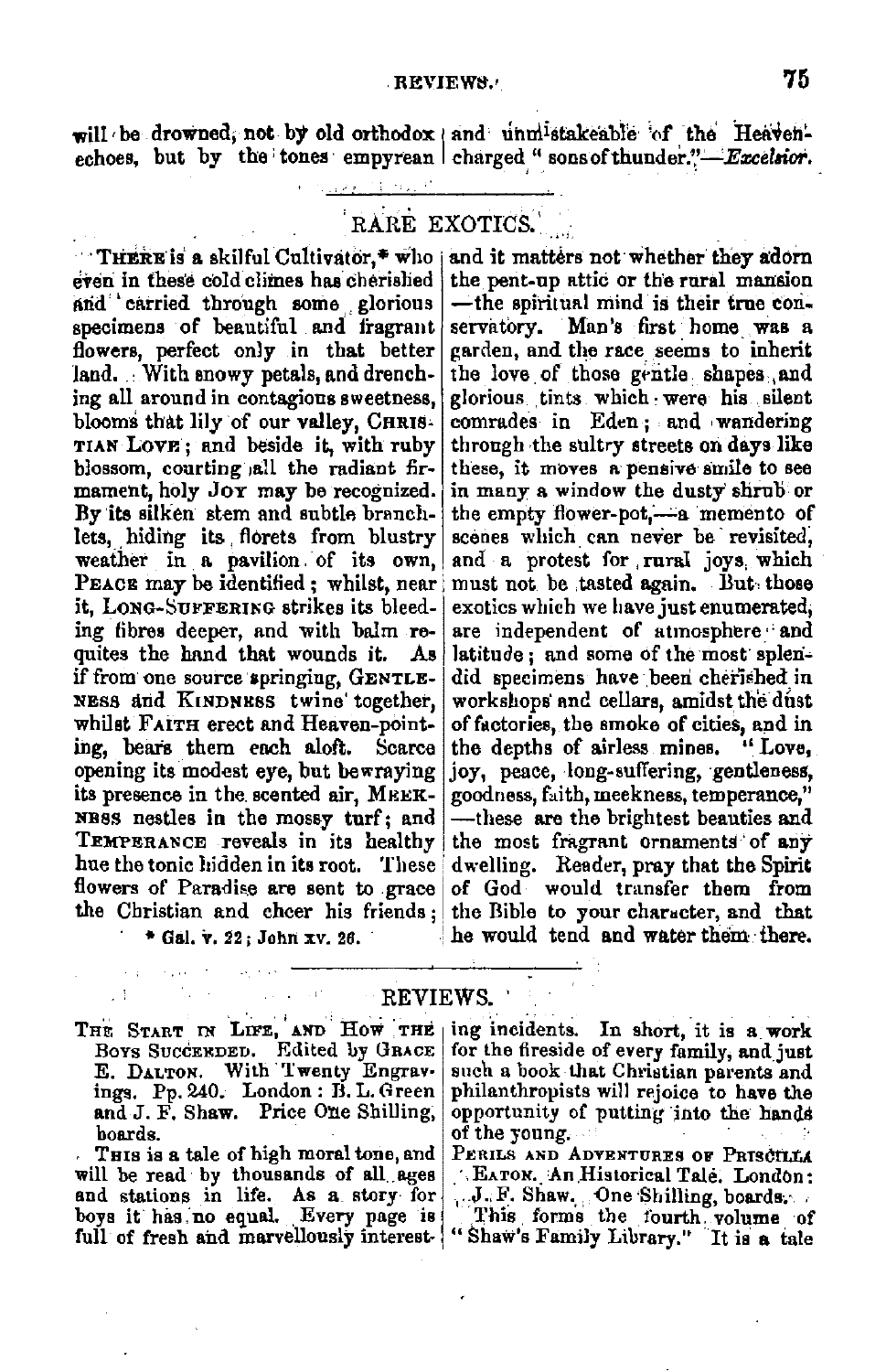of the Pilgrim Fathers, and abounds ing-office, at Bonmahon, in the county with scriptural sentiments and thrilling of Waterford, Ireland. incidents. Its high religious tone partakes of the character of the times of which it treats. When we say it breathes the very spirit which pervades Matthew Meade's "Almost Christian Discovered," Flavel's "Touchstone of Sincerity," and Shepherd "on the Parable of the Ten Virgins," we can most heartily recom• mend the work to all classes of readers.

THE ANNIVERSARY SUPPLEMENT TO THE SUNDAY-SCHOOL HYMN- nOOKS, containing Twenty-five Hymns, suited to Sunday-school Anniversary and Public Services. With Popular Tunes.  $London: J. F. Shaw, &c. Price 3s.$ per 100.

A little hook of this kind has long been needed. The hymns, nearly onehalf of which are original, are very appropriate to anniversary occasions; and the tunes are specimens of a pure and effective style of congregational psalmody.

AN EXPOSITION OF SOLOMON'S SONG. · By JOHN GrLL, D.D. London: J. Collingridge. Imperial 8vo.

A reprint of a very spiritual exposition of this divine song; and what **was** once **a** very scarce hook. The Rev. D. A. Doudney, the excellent editor of **a** late edition of Dr. Gill's voluminous exposition, has superintended the printing of the work at his industrial print• almost one-half the cost of any other.

THE EVANGELICAL SYSTEM CONSIDERED IN JTS VARIOUS ASPECTS, A llook **for**  the Times. By the Rev. JOHN STOCK, Saleudine Nook, York. Pp. 212. Second Edition, revised and enlarged. Leeds: J. Heaton: London: Houl-. ston and Stoneman.

We are glad to find that **a new** edition ol' this excellent work has so soon issued after its first publication. We add our Amen lo the prefatory prayer of its author; "May the Spirit of all grace and holiness render this edition still more signally useful."

THE LAMPLIGHTER. Edited **by** GRACE· E. DALTON. Illustrated Pocket Edi-<br>tion. With Ten Engravings. Pp. With Ten Engravings. Pp. 252. London: B. L. Green, **and** J. F. Shaw. Price Eight-pence; boards, Ten-pence.

This is **a** marvellously cheap edition of **a** book of great power and pathos. We can say of this, what can be said of no other edition of the work-its religious tone is unexceptionable. The amiable editor has very commendably, by **a** few simple touches of her pen, removed **all** grounds of objection on this head to this highly interesting and popn• lar tale. Although this edition contains ten engravings, 11 may be obtained at

## PEN AND INK SKETCHES.

# By Mrs. HARRIET BEECHER STOWE, *Author of* "Uncle Tom's Cabin."

mories of Foreign Lands," in two very went to hear Dr. McNeile, of Liverhandsome volumes, profusely illustrated by herself, Mrs. Stowe has brought before the public the impressions she received on her recent visit to Europe, from which we intend giving a series of interesting ex $t$ racts :-

:," Mr. S. **is** very unwell, in bed,

UNDER the title of "Sunny Me-|and delivering public addresses. C. worn out with the threefold labour determined to do, if ever I came to of making and receiving calls, visiting, London, to hear Baptist Noel, drawn pool, preach-one of the leading men of the established church evangelical party, a strong millennarian. C. said that he was as fine a looking person in canonicals as he ever saw in the pulpit. In doctrine he is what we in America should call very strong old school. I went, as I had always pre-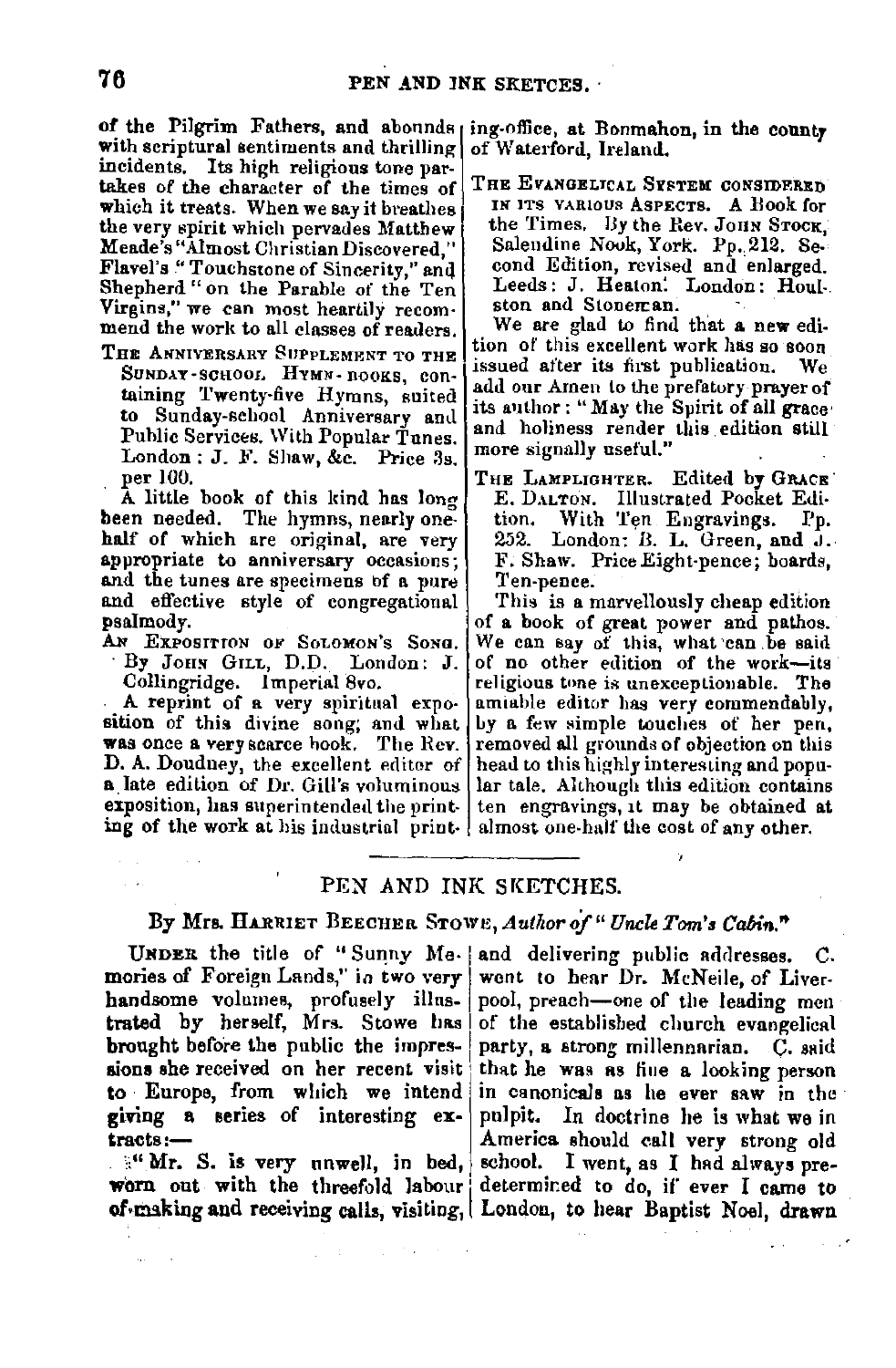those beautiful hymns of his.\* which must meet a response in every Christian heart. Fie is tall and well-formed. with one of the most classical and harmonious heads I ever saw. Singularly enough, he reminded me of a hust of Achilles at the British Museum. He is, indeed, a swift-footed Achilles, but in another race another warfare. Born of a noble family, naturally endowed with sensitiveness and ideality to appreciate all the amenities and suavities of that brilliant sphere the sacrifices must have been inconceivably great for him to renounce favour and preferment, position in society,--which, here in England. means more than Americans can ever dream of,-to descend from being a court chaplain to become a preacher in a Baptist dissenting chapel. Whatever may be thought of the correctness of the intellectual conclusions which led him to such a step, no one can fail to revere the strength and purity of principle which could prompt to such sacrifices. Many, perhaps, might have preferred that he should have chosen a less decided course. But if his judgment really led to these results. I see no way in which it was possible for him to have avoided it. It was with an emotion of reverence that I contrasted the bareness. plainness, and poverty of the little chapel, with that evident air of elegance and cultivation which appeared in all that he said and did. The sermon was on the text, 'Now abideth faith, hope, and charity, these three.' Naturally enough, the subject divided itself into faith, hope, and charity.

"His style calm, flowing, and perfectly

thither by the melody and memory of harmonious, his delivery serene and graceful, the whole flowed over one like a calm and clear strain of music. It was a sermon after the style of Tholuck and other German sermonizers, who seem to hold that the purpose of preaching is not to rouse the soul by an antagonistic struggle with sin through the reason; but to soothe the passions, quiet the will, and bring the mind into a frame in which it shall incline to follow its own convictions of duty. They take for granted, that the reason why men sin is not because they are ignorant, but because they  $are$ distracted and tempted by passion; that they do not need so much to be told what is their duty, as persuaded to do it. To me, brought up on the very battlefield of controversial theology, accustomed to hear every religious idea guarded by definitions, and thoroughly hammered on a logical anvil before the preacher thought of making any use of it for heart or conscience, though I enjoyed the discourse extremely. I could not help wondering what an American theological professor would make of such a sermon.

> "To preach on faith, hope, and charity all in one discourse-why. we should have six sermons on the nature of faith to begin with; on speculative faith; saving faith; practical faith, and the faith of miracles: then we should have the laws of faith. and the connection of faith with evidence, and the nature of evidence, and the different kinds of evidence, and so For my part I have had a suson. picion since I have been here, that  $\mathbf{a}$ touch of this kind of thing might improve English preaching: as also. I do think that sermons of the kind I have described would be useful, by way of alterative, among us. If I could have but one of the two man-

<sup>\*</sup> The hymns beginning with these lines, "If human kindness meet return," and "Behold where, in a mortal form," are specimens.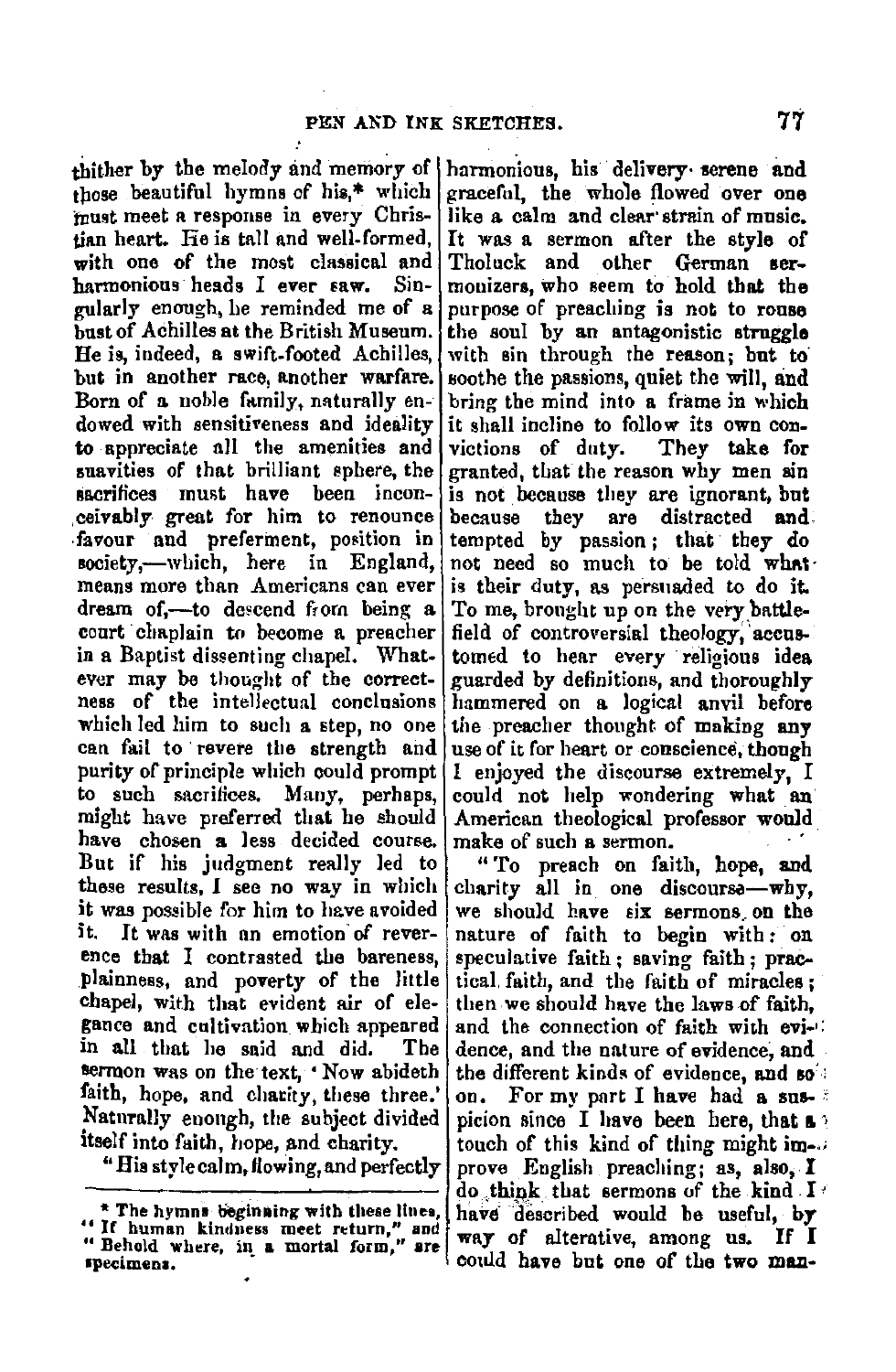ners, I should prefer our own, because I think that this habit of preaching is one of the strongest educational forces that form the mind of our country.

" After the service was over I went into the vestrv, and was introduced to Mr. Noel. The congregation of the established church, to which he ministered during his connection with it, are still warmly attached to him. His leaving them was n. dreadful trial ; some of them can scarcely mention his name without tears. C. says, with regard to the church singing, as far as he heard it, it is twenty years behind that in Roston."

. " Heard Mr. Binney preach this morning. He is one of the strongest men among the Congregationalists, and a very popular speaker. He is a tall, large man, with a finely-built head, high forehead, piercing dark eye, and a good deal of force and de-

termination in all his movements. His sermon was the first that I had heard in England which seemed to recognize the existence of any possible sceptical or rationalizing ele-<br>ment in the minds of his hearers. It was in this respect more like the preaching that I. had been in the habit of hearing at home. Instead of a calm statement of certain admitted religious facts, or exhortations founded upon them, his discourse seemed to be reasoning with individual cases, and answering various forms of objections, such as might arise in different minds. This mode of. preaching, I think, cannot exist unless a minister cultivates an individual knowledge of his people.

" Mr. Binney's work, entitled,  $'$ How to make the Best of both Worlds,' I have heard spoken of as having had the largest sale of any religious writing of the present day."

# MONTHLY SUMMARY OF PUBLIC AFFAIRS.

WITH regard to the war in the East. matters remain much as they were when we penned our last summary. The Emperor of Russia has taken heart, and intends to keep possession of the Dannbian principalities, of which he styles himself the protector. Aus-<br>tria has hitherto failed of fulfilling the terms of the convention entered into with the Porte, to occupy the Wallachian territory. Whether or not Austria will act offensively, the allied forces of England and France will make an attack upon Sebastopol, the stronghold of Russia in the F.ast. There will, we fear, be horrible caruage. Thousands of human lives will be sacrificed to this Moloch. And we ask for what? What oppressed, down-trodden peoples will these mighty armaments deliver and succour? It is now most manifest, what Mr. Cobden and others long ago affirmed, that England has nothing to fear, either in the East or West, from Hnssia. Even Turkey, unaided and ecclesiastical peer, would be so **daft as** 

single-handed, has successfully resisted this over-dreaded power. The issue of this war will, after all, we apprehend, be to enable Austria to prolong and consolidate her tyrannical sway over the oppressed peoples of Hungary and Italy. Hut the triumphs of the oppressor will' be short.

The census returns on religious wor-<br>ship, because unpalatable, have been. violently impugned in the House of Lords by the Bishop of Oxford, according to whom the dissenters made great efforts to swell the attendance on tlie· Census Sunday, by getting popular preachers to supply their pulpits. How could Bishop Wilberforce, who without donht is exceedingly clever, make such a silly statement? The question might have suggested itself to a less wiser head than his lordship's: If popular dissenting preachers lent their services to fill other chapels, what became of their own? No person, not even an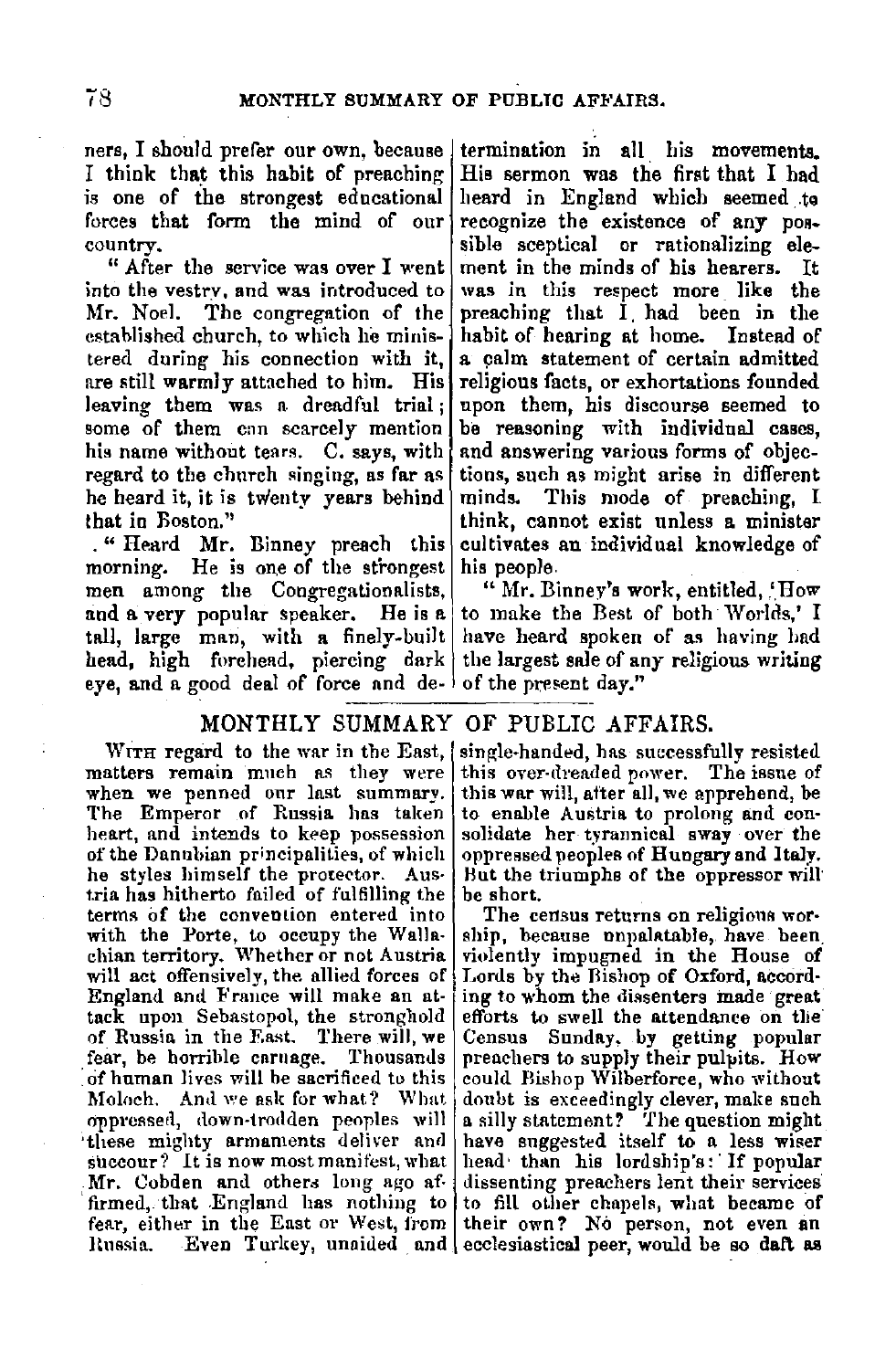to imagine, that if the animus had been ·strong enough, it was possible for an individual to be in two places at the same time. Lord Palmerston, when appealed to the other night, gave a full and decided answer to the bishop's objection, by certifying the general correctness of the census returns.

The prospects of the harvest are very<br>cheering. The crops are excellent, and The crops are excellent, and promise to be remunerative to the cultivator, although at a much lower rate of prices than has for some time past been realized. May the God of Harvest<br>vouchsafe suitable weather for the ingathering of these precious fruits of the

OPEN-AIR PREACHING.-On Lord's-day July 16, the Rev. W. Brock preached in one of the streets of the Seven Dials, St. Giles, to several hundred persons,<br>who listened with marked attention to an address founded on the parable of

the Prodigal Son. In Birmingham, Shef• field, and other places, open-air preaching has, been prosecuted by evangelical clergymen, as well as by dissenting ministers.

The several matters of ecclesiastical polity and parliamentary reform are progressing in the right direction. Notwithstanding the present warlike movement, we have hope concerning the future of the peoples of our own and every land. A bright day is dawning. The Lord hasten it in his own time!

An insurrection has broken out in<br>Spain. The infamous conduct of the The infamous conduct of the queen and her paramour having ex• liausted the patience of the people, there has been a general rising through• out the entire kingdom. As a last expedient to preserve her crown, the queen has requested Espartero, the constitutional general, to undertake the formation of a new and liberal ministry.

# DENOMINATIONAL INTELLIGENCE.·

### RECOGNITJON SERVICES,

- TRING, NEW MILL, HERTS.-On June 6th, of Rev. J. S. Warren. After reading the<br>Scriptures and prayer, by Rev. E. Davis, of High Wycombe, the Rev. W. Payne, of Chesham, delivered the introductory dis-
- course, and proposed the usual questions.<br>The Rev. Mr. Payne, sen., offered the recognition prayer for the pastor, and the Rev. J. T. Wigner, of Lynn, (Mr. W.'s former pastor,) delivered the charge to the minister. In the afternoon, after prayer,<br>by Rev. Mr. Avery, of Aston Clinton, the
- Rev. E. Davis addressed the church; the Rev. Mr. Sexton, and **Mr,** Woods of Tring, and various other ministers, took part in the services.
- TREBURY, WORCESTERSHTRE. On June 8th, of the Rev. A. W. Heritage, as pastor. The Rev. J. Hall, of Hay, delivered the<br>introductory discourse. The recognition prayer was offered by the'Rev. W. Stanley, of Peter Church, and the Rev. J. Hall, of Gorsley, delivered the charge to the<br>pastor. In the afternoon a large assemblage of members and friends was gathered to witness the laying of the foundation stone of a new chapel, by Mrs. Heritage, when addresses were delivered by several ministers. In the evening, after prayer,<br>by the Rev. B. Johnson, an address was delivered to the church and congregation!

by the Rev. **J. Jones, of Lay Hill.** The new chapel is to be forty-six feet.bythirty-<br>two feet, and the sum to be raised £100,

#### MINISTERIAL RESIGNATIONS.

- DESBOROUGH, NORTHAMPTONSHIRE.-The Rev. Thomas Clements has resigned the pastorate of the Baptist Church in this<br>place.
- TRING. HERTS.-Rev. W. Woods has ex pressed his intention to resign his pastoral connection with the Baptist Church in Akerman-street, in this town.

#### MINISTERIAL REMOVALS,

- NEW BRENTPORD.-The Rev. J. W. **Lance,**
- PRESTON, FIRST BAPTIST CHURCH.--The<br>Rev. Fitzherbert Bughy, from Winchester. Mr. Bugby preached his farewell<br>sermon in the New Congregational Chapel, Jewry-street, on June 25th, to a large<br>audience, composed of Episcopalians, Independents, and Baptists.
- GLASGOW, EAST REGENT PLACE. The Rev. James Bullock, A.M., a member.of<br>the Baptist Claurch, Tewksbury, has ac-<br>cepted an unanimous invitation to the pastorate, and entered upon his ministerial<br>duties the first Sabbath in July.
- BRIGHTON, SALEM CHAPEL, BOND-STREET. -Rev. George **Isaac,** from Chelmondis- ton, Suffolk.